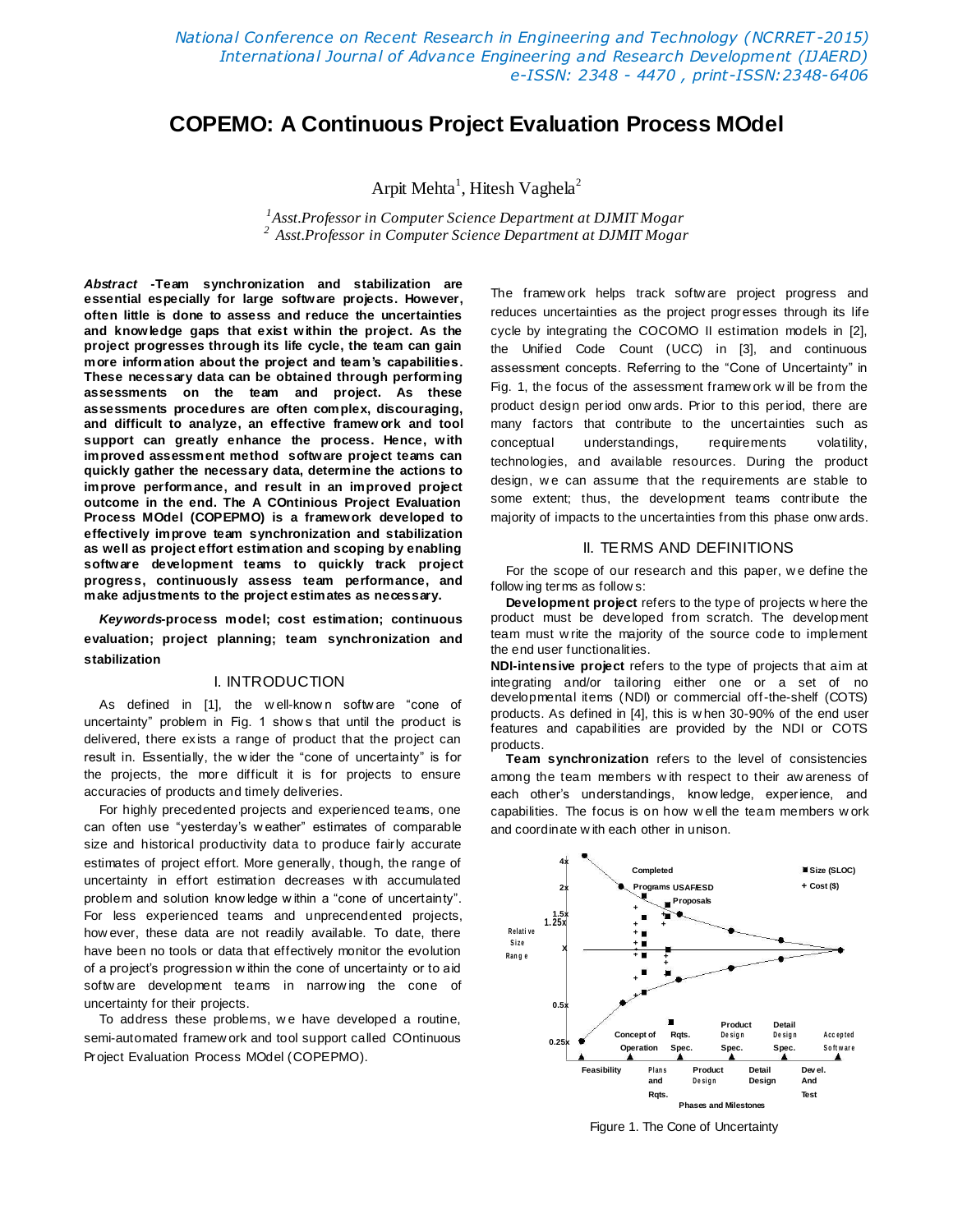**Team stabilization** refers to the level of uncertainties that exists w ithin the team and project. The focus is on the number of unknow ns that could potentially prevent the team from performing effectively.

# III. PROBLEMS AND MOTIVATION

When softw are development teams lack the proper data and experience, they cannot accurately assess project sizes and team capabilities. These unknow ns and uncertainties can typically be reduced w ith proper assessments as the project progresses. Unfortunately, team assessments are often overlooked even though personnel uncertainties often have significant influences on the cone of uncertainty. Table I show s the productivity range of the COCOMO II parameters representing their magnitudes of impact on estimations and schedules. It is clear that human factors have the most significant impact; therefore, synchronization and stabilization w ithin the development team is essential.

# *A. Imprecise Project Scoping*

Without proper data and experience, softw are development teams usually generate inaccurate estimates of the effort required for the product to be developed. As a result, the teams are required to renegotiate w ith the clients to ensure that the product to be developed is w ithin the scope achievable by the development team. This problem is apparent especially in the schedule-as-independent-variable (SAN) development paradigm in [5] w here project deadlines are fixed. When projects begin w ith the initial overestimation of resources or effort required, the teams must negotiate w ith On the other hand, w hen projects underestimate the re-sources, the teams tend to over promise the goals that the project can achieve. On the other hand, w hen projects underestimate the re-sources, the teams tend to over promise the goals that the project can achieve.

### Table I. COCOMO II PRODUCTIVITY RANGE

| Category  | Parameter           | Prod. Range  | Total |
|-----------|---------------------|--------------|-------|
| Product   | RH Y<br>DATA        | 1.54<br>1.42 |       |
|           | CPLX                | 2.38         | 10.36 |
|           | RUSE                | 1.31         |       |
|           | DOCU                | 1.52         |       |
| Platform  | TIME<br><b>STOR</b> | 1.63<br>1.46 | 3.55  |
|           | <b>PVOL</b>         | 1.49         |       |
|           |                     |              |       |
| Personnel | ACAP<br><b>PCAP</b> | 2.00<br>1.76 |       |
|           | <b>PCON</b>         | 1.51         | 16.07 |
|           | APFX                | 1.51         |       |
|           | PI FX               | 1.40         |       |
|           | I TFX               | 1.43         |       |
| Project   | ומסד                | 1.50         |       |
|           | <b>SITE</b>         | 1.53         | 3.28  |
|           | SCED                | 1.43         |       |

As the project progresses to the end of its life cycle, the team may start to realize that the remainder of the project is more than they can manage to complete. When this happens, one scenario is they try to satisfy the client by attempting to complete the project as quickly as possible, w hile the quality of the project may suffer greatly from this attempt and result in higher longterm maintenance costs. Another scenario is they end up delivering a project that is not complete; thus, leaving the clients w ith unusable or unsustainable products.

### *B. Project Estimations Not Revisited*

During the initial estimation for softw are projects, the teams, especially for inexperienced teams and unprecedented projects, typically do not have sufficient data to carefully analyze and perform the necessary predictions. These missing pieces of information include aspects and characteristics that are specified in the COCOMO II cost drivers and scale factors. In most cases, the project estimation turns into a constant value at the time that the project enters the development phase.

Usually, the only estimation activities that are done for the project are based on early assessments w ith insufficient information. As the projects proceed through the development phase, the status and progress of the projects are not assessed and re-assessed by the team in order to analyze the accuracy of the initial estimates. Although the project status maybe review ed by the stakeholders during the major milestones, the team usually does not perform minor assessments throughout the project life cycle as discussed in [6]. There are significant levels of uncertainties at the beginning of the project as there are instabilities in concepts, requirements, choices of COTS products and cloud services, and directions that the project can proceed on.

### *C. Manual Team Assessments are Tedious*

The tasks of manually assessing the project progress are tedious and discouraging to the team due to the amount of effort required and complexity. In order to collect enough information to have useful assessment data, the teams often need to perform various surveys and review s to determine how well the team had performed in the previous iterations [6]. In processes w ith high maturity level ratings such as CMMI levels 4 and 5, development teams already must constantly go through various quantitative and qualitative assessment tasks to ensure high level of quality and perfor mance. These procedures can take up significant amount of time and effort to perform effectively.

Furthermore, to accurately report the progress of softw are development projects in traditional processes, the teams are required to carefully count the number of source lines of code (SLOC) they have developed at major milestones, analyze the logical lines of code, and compare them to the estimates that they had created initially. These tasks require significant amount of effort to collect the necessary information to evaluate the initial estimations performed for the project and to identify how well the team is actually performing. These tasks require significant amount of effort to collect the necessary information to evaluate the initial estimations performed for the project and to identify how w ell the team is actually performing.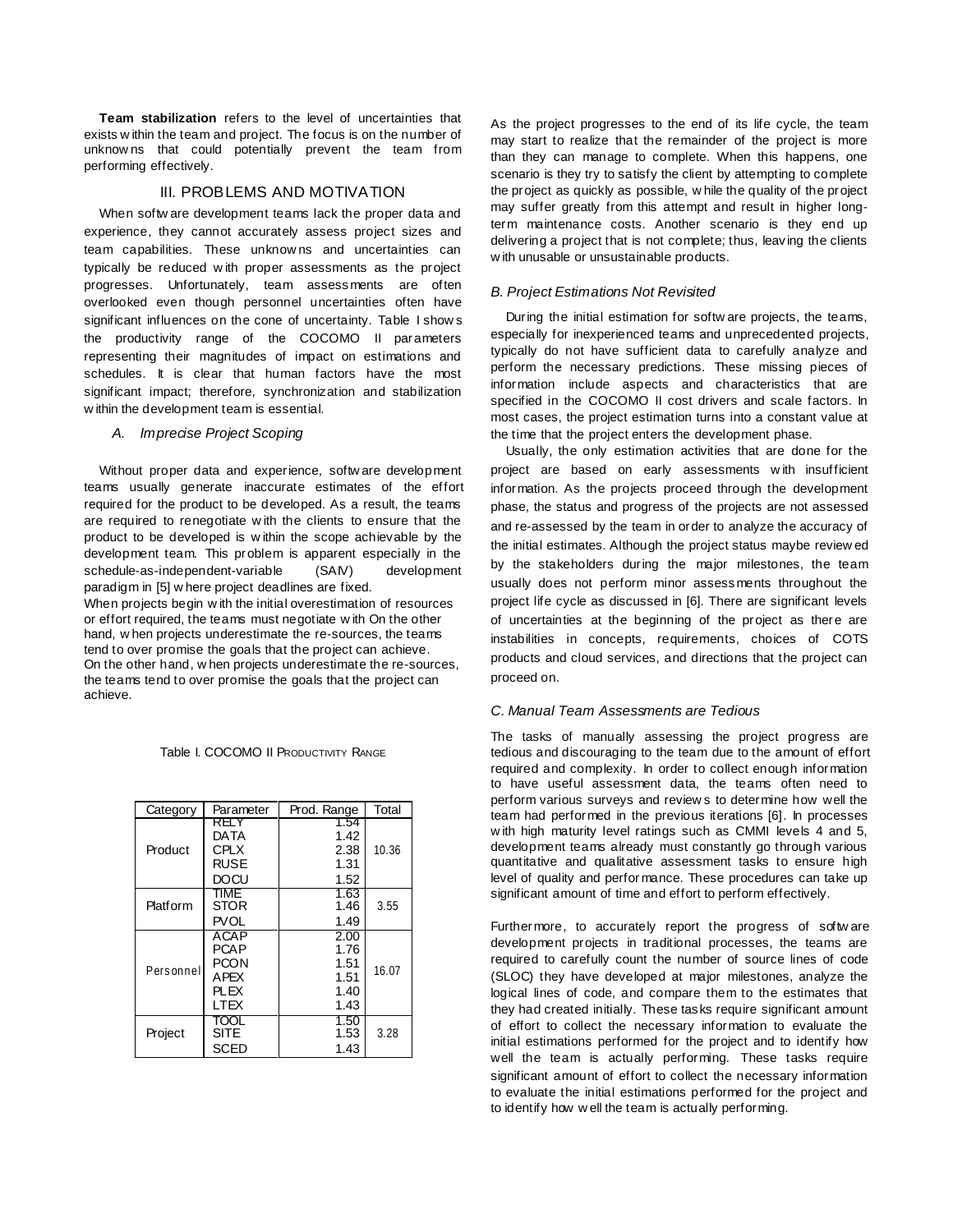Traditional assessment methods can discourage the team from constantly performing assessments of the project status due to tedious and complex w ork. This usually leads to inability to effectively detect issues and inconsistencies w ithin the team and project. As a result, teams may w aste significant amount of effort working in inconsistent states.

# *D. Limitations in SDLC Cost Estimation*

Regardless of w hat softw are cost estimation technique is used, there is little that the technique can compensate for the lack of information and understanding of the softw are to be developed. As clearly shown in [2], until the software is delivered, there exists a w ide range of softw are products and costs that can affect the final outcome of the softw are project. Without proper understanding of the parameters in the softw are cost estimation models, softw are development teams w ould end up providing values they "think" are correct or simply done by guessing.

In addition to the fact that the initial estimations lack the necessary information to achieve accurate estimates, the softw are design and specifications are prone to changes throughout the project life cycle as w ell, especially w ith an overenthusiastic client or in a more agile softw are engineer-ing environment. Softw are cost estimation models cannot automatically adapt, or compensate, to these unknow ns and changing environments.

### *E. Overstating Team's Capabilities*

When teams are inexperienced in the use of softw are estimation models, they fail to understand all the parameters that exist in those models even after coaching, mentoring, and tutorials. In COCOMO II, the 17 cost drivers and 5 scale factors require thorough understanding in order to correctly specify the values for them. Project planners often end up w ith unrealistic values for the parameters or may end up guessing the values instead. These result in unrealistic estimations of the softw are projects.

Furthermore, from the business point of view , people tend to be over optimistic about their estimations. Team's capabilities are misrepresented in project proposals causing w ide gaps betw een w hat business customers w ant versus what the team can deliver. This again introduces problems discussed in section III-A. not w hen development takes longer than expected. Planning poker in [8] is also another common method for planning each iteration; how ever, in order to plan effectively, it requires expert opinions and analogies. The Program Evaluation and Review Technique (PERT) sizing method in [9] focuses on sizing the individual components The estimation technique requires t he developers to provide the optimistic, most likely, and pessimistic sizes of the softw are.

The PERT method reduces the bias tow ards overestimation and underestimation, although people tend to choose the "most likely" estimates tow ards the low er limit, but the actual product sizes cluster tow ards the upper limit. Based on [1], this underestimation bias is due to the follow ing reasons:

- People are optimistic and have the desire to please.
- People do not have complete recalls of past experiences.
- People are not familiar w ith the entire softw are job.

The Wideband Delphi Technique in [1] is an alternative method to the Delphi Technique in [10] to broaden communication bandw idth among team members to address any uncertainties. How ever, the process requires experts' know ledge extensively. The estimations are presented to the experts to discuss on places w here estimations vary.

The COCOMO-U covered in [11] extends the COCOMO II model to allow estimating w ith uncertainty by using the Bayesian Belief Netw ork. It enables estimations to be done w ith COCOMO II even when there are unknown parameters. How ever, the method also relies heavily on expertise of its users in specifying the uncertainties of the cost drivers and scale factors appropriately.

### *A. Project Tracking and Assessment*

To date, there are many project tracking and assessment methods. Presented in [12], PERT is w ell-know n for han-dling large and complex projects as it places emphasis on the time involved to complete tasks instead of specific start and end dates. The PERT netw ork chart allow s project teams to manage the uncertainties w ithin the project because critical paths can be identified and updated making the progress of the project visible to the stakeholders. How ever, considering the number of tasks and potential dependencies w ithin the project, the netw ork charts can grow large and unusable fairly quickly. Once the charts grow too large, they are often disregarded for project management.

Another popular approach for progress tracking and measurement is the Goal-Question-Metric (GQM) in [13]. The GQM captures the progress from the conceptual, operational, and quantitative levels allow ing the method to align w ith the organization environment as w ell as project context. How ever, the GQM is only useful w hen used correctly by specifying the appropriate goals, questions, and measurements to be monitored. Otherw ise, the measurements can be meaningless and impractical.

Furthermore, the Earned-Value Management (EV M), burn up, and burn dow n charts in [14] are good for capturing the project progress based on team's velocity and completed features. How ever, these approaches are not effective at responding to major changes during each iteration.

### V. THE COPEPMO FRAMEWORK

The COPEPMO framew ork consists of 3 sub-framew orks that together aim to improve project tracking, project estimation, team synchronization, and team stabilization through-out the project life cycle.

#### *A. Project Progress Tracking*

The first part of the framew ork is to help unprecedented projects and teams track their progression through the project life cycle.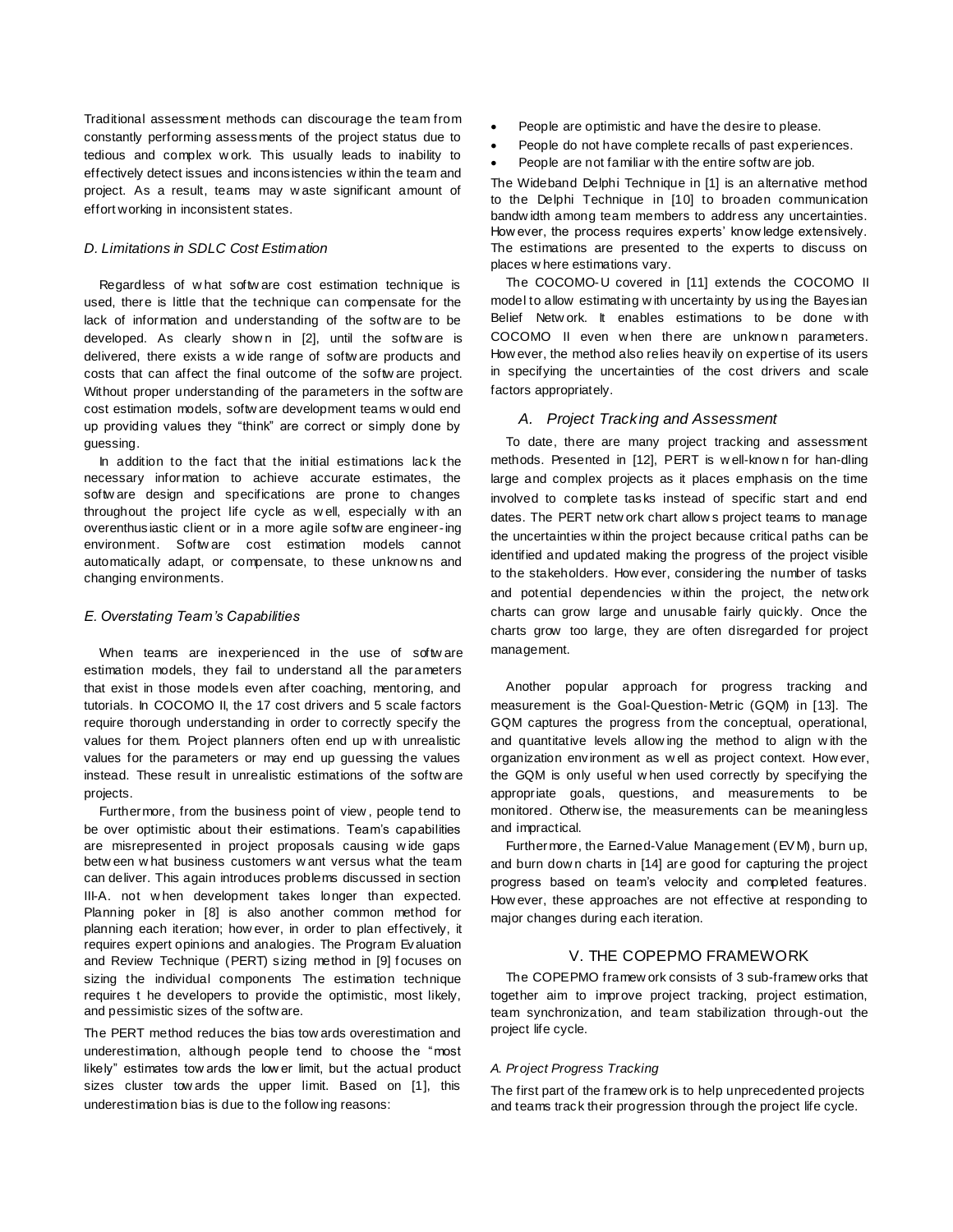This helps the project teams reduce the uncertainties of estimations and achieve eventual convergence of the estimated and actual effort spent on the project. For development projects, the framew ork integrates the UCC tool and the COCOMO II model to allow quick progress tracking and estimation based on the amount of source code developed. Details of the mod el can be found in [15]. This framew ork enables the team to track the progress of the project based on the actual w ork done and computes new estimations based on those data.

Furthermore, for NDI-intensive projects, the framew ork utilizes the Application Point model of COCOMO II in [2] for effort estimation and progress tracking. Instead of tracking the number of lines of code written, the model w ould track the number application points developed, w hich include the number of screens, reports, and third-generation language (3GL) components.

#### *B. Continuous Team Assessment*

Team synchronization and stabilization are essential to successful project outcomes because know ledge gaps and inconsistencies among the developers are common problems in team projects. The second framew ork is an assessment technique to aid in reducing those gaps in order to help stabilize the team and project understandings. The methodology is based heavily on the IBM Self-Check concept in [16], a survey-based approach effective for detecting and narrow ing the know ledge gaps among the team members.

We have developed a method to assess team's performance in the follow ing areas:

- Requirement
- Business case analysis
- Architecture and design development
- Planning and control
- Feasibility evidence Personnel
- Capabilities Collaboration

The survey questions do not contain right or w rong answ ers; how ever, they ask each developer for their opinions and their perspectives on the team's capabilities and performance. Similar to the IBM Self-Check approach, each team member w ould answ er the survey questions individually. The deviation and mismatches in the answ ers are used to determine w eak and inconsistent areas and the team must identify actions to resolve those issues.

The survey questions do not contain right or w rong answ ers; how ever, they ask each developer for their opinions and their perspectives on the team's capabilities and performance. Similar to the IBM Self-Check approach, each team member w ould answ er the survey questions individually. The deviation and mismatches in the answ ers are used to determine w eak and inconsistent areas and the team must identify actions to resolve those issues. The COPEPMO assessment framew ork currently consists of 45 questions. We utilized 2 approaches to develop the survey questions.

The first approach w as to analyze the Softw are Engineering of various softw are companies doing projects by conducting team assessments for individual team members to evaluate their team's strengths, Weaknesses, and issues focusing on

The various areas mentioned earlier. The assessment w as done for various projects during the 2011 and 2013 academic years. These assessment data w ere then analyzed and the critical ones w ere picked out and categorized into their respective categories. The questions w ere developed to address the know ledge gaps and potential issues that commonly occurred w ithin these assessment data. Since the questions w ere derived from teams' strengths, w eaknesses, and issues, they are focused mainly to help resolve team issues and stabilize team performance.

In the second approach, w e adopted questions from [17]. The research consists of 2 framew orks - SE Performance Risk and SE Competency Risk - w hich show that the effectiveness of softw are engineering practices can be assessed both by the performance of systems engineering (SE) functions and the competency of the personnel performing those practices. Both framew orks are currently used in the industry for assessing and analyzing the capabilities of the project personnel a nd for identifying potential risks and w eaknesses that should be addressed. The questions adopted from these framew orks focus on evaluating the capability of the team as a w hole as w ell as the individual members. This is to establish that the major concerns are identified and addressed by ensuring that the project team has sufficient capabilities and experience.

Moreover, since the SE Performance Risk and SE Competency Risk framew orks cover various aspects of systems and softw are engineering practices, w e use them to verify and validate the questions derived in the first approach. Because the first approach focused specifically on team synchronization and stabilization, w e w ere not able to adopt the questions directly from the SE risk framew orks as they w ere geared tow ards analyzing performance and competency of personnel. How ever, we compared the various aspects of the performance and competency risks w ith our set of custom questions to make sure that the risks and concerns in softw are engineering practices are properly addressed. This is to ensure that the all of the assessment questions that we use are consistent with the industry practices.

#### *C. COCOMO II Estimation Adjustment*

As mentioned in section III-B, using the COCOMO II estimation model often does not reflect the actual project situations because planners do not have the necessary understandings of the estimation model. The questions developed for the surveybased assessment method contain correlations to the COCOMO II cost drivers and scale factors. Each question impacts either one or multiple COCOMO II parameters w here some may impact certain parameters more than others.

As team members answ er the survey questions, the framew ork analyzes the answ ers and provides suggestions on changes to be made to the team's COCOMO II estimates to reflect the w ay they answ ered the survey. Table II show s a selected set of sample assessment questions and the corresponding COCOMO II cost drivers that are impacted.

Detailed discussions of all the assessment questions are beyond the scope of this paper.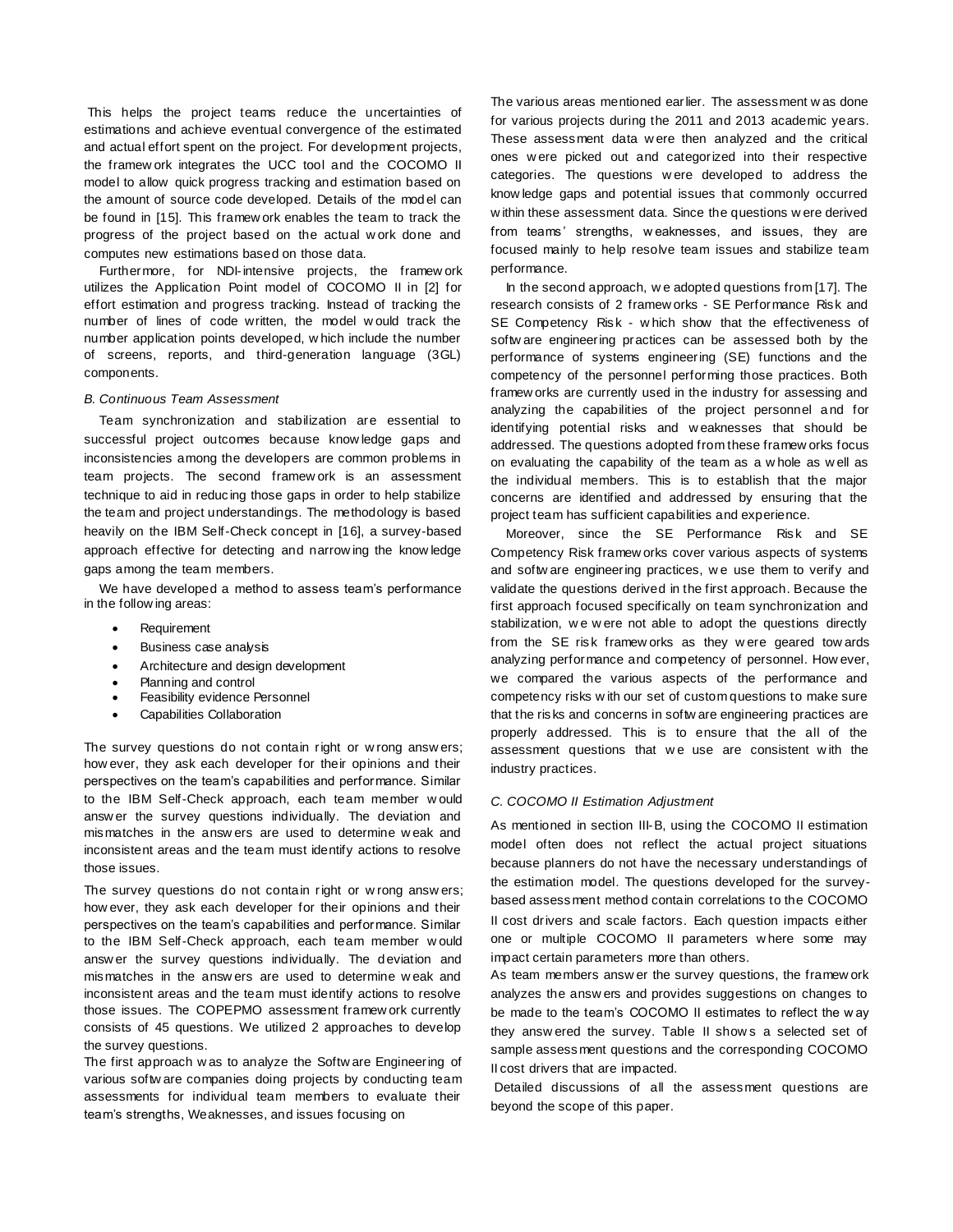To determine the relationship and impact factor betw een the survey questions and the COCOMO II parameters, we use expert's advice by surveying a group of COCOMO II experts and experienced users. For each survey question, the expert w ould identify the COCOMO II parameter that is impacted. Weights were applied to the level of expertise and experience of the person surveyed in order to justify valuable inputs and reduce bias. These data w ere then combined and averaged resulting in the w eight, or impact factor, that each survey question has on the COCOMO II parameters. Based on these impact factors, the COPEPMO framew ork analyzes the assessment data and computes the adjustments that should be made to the COCOMO II ratings.

# VI. USING THE COPEPMO FRAMEWORK

In the COPEPMO framew ork, the project assessment is expected to be done consistently throughout the project life cycle to help development teams monitor their progress, w hile reducing any uncertainties and know ledge gaps w ithin the team. The duration betw een each assessment, or iteration, can be specified based on the team's preferences or as necessary. The monitoring mechanism can help teams ensure the feasibility of the project timeline and encourages the team to re-negotiate or re-scope the requirements, features, or budget if needed. Figure 2 show s the w orkflow of the COPEPMO framew ork. The development projects and NDI-intensive projects utilizes different methods for computing the estimated effort as discussed in section V-A. The different approaches are discussed later in this section. How ever, both types of project follow the same assessment method and team synchronization process of the framew ork for performance and estimation improvements.

#### *A. Framework Support for Development Projects*

For development projects w here the majority of the source code needs to be written by the development team, the COPEPMO framew ork relies on the UCC tool to help track project progress and compute new project estimates. As discussed in section V-A, the integration of the UCC tool allow s for development teams to quickly view their progress based on the source code developed, and the framew ork uses those data to compute updated, more accurate estimates for the project as show n in the w orkflow process in Fig. 3. Based on the information know n at the beginning of the project, the development team specifies the modules to be developed and all of the corresponding COCOMO II driver ratings for each module. As the project progresses, the development team can make adjustments to the estimated source lines of code (SLOC) and COCOMO II parameters as necessary.

Based on the information know n at the beginning of the project, the development team specifies the modules to be developed and all of the corresponding COCOMO II driver ratings for each module. As the project progresses, the development team can make adjustments to the estimated source lines of code (SLOC) and COCOMO II parameters as necessary. How ever, once the source code development has begun, the team can utilize the benefit of the UCC tool, w hich automatically counts the total number of logical lines of code for each source code file.



Figure 2. Workflow of the COPEPMO framew ork

The framew ork uses the accumulated SLOC and converts it into equivalent effort using the COCOMO II model. The developers then provide the percentage developed, tested, and integrated for each module. All of these data are used to compute the new estimated effort required to complete the project.

For each iteration, the development team is required to assess the team's performance and status by performing survey-based assessments. Each team member fills out and submits the surveys individually w ithout know ing each other's answ ers. Based on the information know n at the beginning of the project, the development team specifies the modules to be developed and all of the corresponding COCOMO II driver ratings for each module. As the project progresses, the development team can make adjustments to the estimated source lines of code (SLOC) and COCOMO II parameters as necessary. How ever, once the source code development has begun, the team can utilize the benefit of the UCC tool,

| Category                  | Question                                                                                                                                                                             | Impacted                   |
|---------------------------|--------------------------------------------------------------------------------------------------------------------------------------------------------------------------------------|----------------------------|
|                           |                                                                                                                                                                                      | Cost                       |
|                           |                                                                                                                                                                                      | <b>Drivers</b>             |
| Personnel                 | Does the team have the required do                                                                                                                                                   | <b>ACAP</b>                |
| Capability                | main knowledge and experience to de                                                                                                                                                  | <b>PCAP</b>                |
|                           | velop a stable architecture for the sys-                                                                                                                                             | APEX                       |
|                           | tem?                                                                                                                                                                                 | <b>PLEX</b>                |
|                           |                                                                                                                                                                                      | <b>LTEX</b>                |
| Collaboration             | Do you have the proper mechanisms to<br>ensure high level of collaboration and<br>keeping all stakeholders in the loop (i.e.<br>use of Google Groups, MSN meetings,<br>WebEx, etc.)? | <b>TOOL</b><br><b>SITE</b> |
| Requirements<br>Gathering | Project details, requirements, bound<br>aries and scopes are thoroughly re-                                                                                                          | CPI X<br><b>DOCU</b>       |
|                           | searched and understood by the team?                                                                                                                                                 | ACAP                       |
|                           |                                                                                                                                                                                      | <b>PCAP</b>                |
|                           |                                                                                                                                                                                      | APEX                       |

# Table II. SAMPLE ASSESSMENT QUESTIONS WITH CORRESPONDING CO-COMO II COST DRIVERS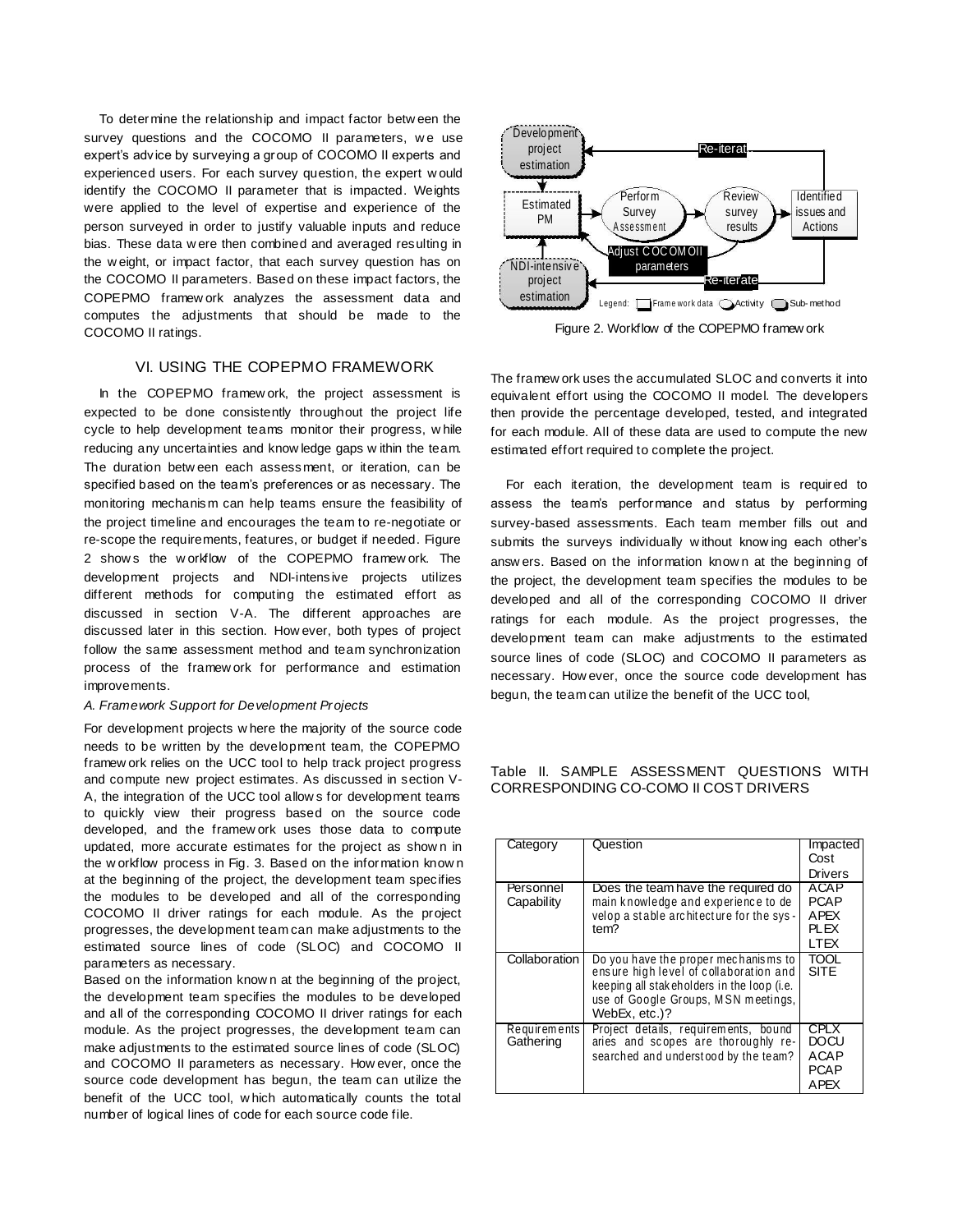which automatically counts the total number of logical lines of code for each source code file. The framew ork uses the accumulated SLOC and converts it into equivalent effort using the COCOMO II model. The developers then provide the percentage developed, tested, and integrated for each module. All of these data are used to compute the new estimated effort required to complete the project.

For each iteration, the development team is required to assess the team's performance and status by performing survey-based assessments. Each team member fills out and submits the surveys individually w ithout know ing each other's answ ers. This is to prevent any bias in the answ ers. The standard deviation is computed to detect any inconsistencies betw een the answ ers for each question. Since each survey question has been designed to focus on the individual's view on the team's performance and project status, a high deviation in answ ers means that there exist differences in opinions or understandings w ithin the team. Flags are triggered for questions w ith high answ er deviation raising issues for the team to discuss. The team then develops actions to take in order to resolve those issues in the next iterations as prolonged inconsistencies and differences in understandings among the developers can result in critical problems later in the project.

Finally, based on the survey results, the COPEPMO framework provides the team w ith suggestions on the adjustments that should be made to the COCOMO II parameters. The suggestions are reflective of the consolidated answ ers given by each team member, and since each survey question has different levels of impact on each of the COCOMO II parameters, these suggestions are computed based on the relationship discussed in section V-C. The adjusted parameters create more realistic estimations for the project.

#### *B. Framework Support for NDI-Intensive Project*

With the integration with the UCC tool to help track actual project progress, the COPEPMO framew ork is highly beneficial to development projects. How ever, the framew ork also has strong support for NDI-intensive projects as w ell. Conceptually, the use of the COPEPMO framew ork is the same as w ith the development project. Instead of providing the detailed information for modules, source code, and COCOMO II parameters, the development team provides the number of application points – screens, reports, and third- generation language (3GL) components – as w ell as their experience and tool support levels. Using the COCOMO II Application Point model, the effort required to complete the project is computed based on these information. For each iteration, the development team provides the number of application points developed up to that point as w ell as the corresponding percentages developed and tested respectively. The survey-based assessment is also required to be completed individually by the team members,

which is exactly the same as that for the development projects. How ever, based the results of the survey, the COPEPMO framew ork provides adjustment suggestions for the developer's capability and experience and the integrated computer-aided softw are engineering (ICA SE) maturity and experience levels These are the two dynamic parameters that affect the productivity rate of the team and the estimation project.



Figure 3. Workflow for development projects



Figure 4. Workflow for NDI-intensive projects

### *C. Tool Support*

Having an effective tool to support the framew ork is essential in enabling softw are teams to utilize the framew ork to its potential. The COPEPMO tool has been developed using the IBM Jazz technology in [18] to support the framew ork. The Jazz platform has been chosen for its capabilities and extensibility including support for team and user managements as w ell as high collaborative environment. Detailed discussion of the tool is beyond the scope of this paper.

# *C. Tool Support*

Having an effective tool to support the framew ork is essential in enabling softw are teams to utilize the framew ork to its potential. The COPEPMO tool has been developed using the IBM Jazz technology in [18] to support the framew ork. The Jazz platform has been chosen for its capabilities and extensibility including support for team and user managements as w ell as high collaborative environment. Detailed discussion of the tool is beyond the scope of this paper.

# VII. OBTAINING THE DATA

The application of the framew ork w as done in a Project Development environment using the data obtained from various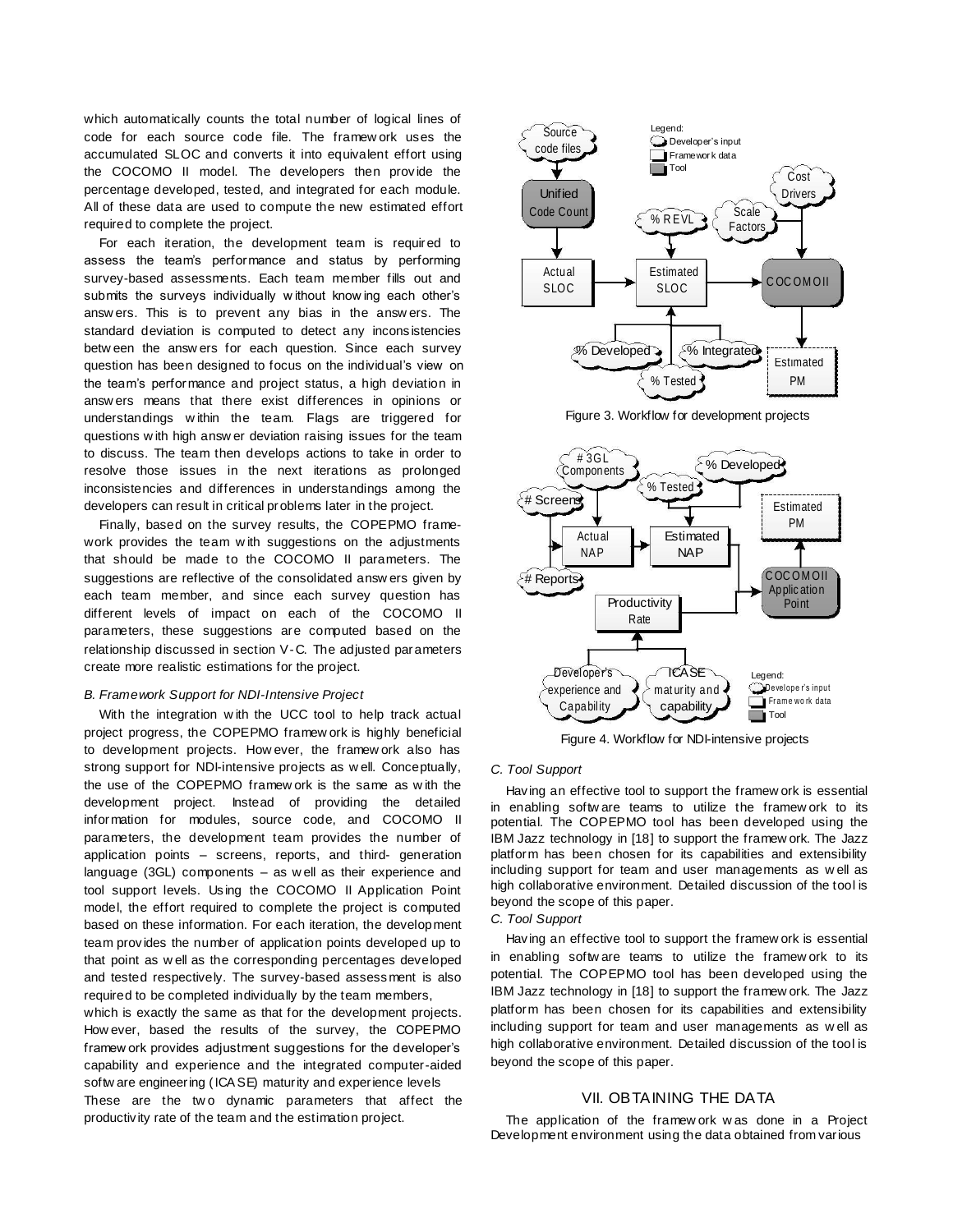Softw are Company. In this various project development team of various companies experience how to use good softw are engineering practices to develop softw are systems from the exploration to the operations phases.

Each year, teams of Seven or Eight Employee are formed to develop projects for real-client. The some employee come from undergraduate programs w ith less than 2 years of w orking experience. Other are full-time professionals w ith at least 5 years of experience. The clients are various softw are companies, neighbor-hood corporations, and nonprofit organizations. Typically, the fresher employee act as operational concept engineers, requirements engineers, softw are architects, UML modelers, coders, life cycle planners, and feasibility analysts, w hile the senior employee act as Integrated Independent Verification and Validation (IIV &V) personnel, quality assurance personnel, and testers.

Depending on the scopes and complexities, the projects are completed either w ithin a 12-w eek or 24-w eek schedule. After the teams gathered and negotiated their requirements, they used the COPEPMO tool to define number of iterations and milestones. We specified the length of each iteration to be one half w eek long, w hile the milestones correspond to the Incremental Commitment Spiral Model milestones in [4]. The teams used this tool w eekly to report the development progress as part of their progress report. For each w eek, each team member answ ered a general project progress survey. For each milestone, a more in depth survey is generated in order to assess the milestone achievements and performances. As the projects progressed in the semester, the teams continuously recalibrate the cost and schedule estimations based on the improvements suggested by the COPEPMO tool in order to reflect the teams' statuses and performances.

The COPEPMO framew ork and tool have been deployed at various softw are companies. The various project have 79 softw are engineers making up 13 project teams of w hich 5 were development projects and 8 w ere NDI-intensive projects. By the end of  $12<sup>th</sup>$  week, 5 projects were completed with products completely delivered to the clients, w hile the remaining projects continued. The Employee w ere surveyed to observe the feedbacks and effectiveness of the use of the framew ork and tool.

# VIII. ANALYSIS

Fig. 6 show s the results of the 79 employee surveyed. The surveys focused on the w ay the softw are employee reflected on their teams in the aspects on synchronization, stabilization, and strengths. We asked the individual team members to rate his/her ow n team on the follow ing categories:

- Level of team synchronization in understanding and know ledge
- Level of uncertainties in project
- Team's strength and performance
- Level of effort reduction in resolving risks, team inconsistencies, and project issues

As show n in Fig. 6(a) and Fig. 6(b), the majority of the team members felt that their teams had been much more synchronized as the project progressed, w hile the levels of uncertainties that existed w ithin the teams and the projects had

reduced. Additionally, w ith better synchronization and stabilization process, Fig. 6(c) clearly show s that the teams' strengths had significantly increased at the end of the Project phases as compared to the beginning. Of all the Employee surveyed, 80% of them said that they w ere more satisfied w ith the team and the project at the end , 15% w ere indifferent, and 5% w ere less satisfied possibly due to unresolvable issues among the team members. Currently, we only focused on how the framew ork improved the members' perspectives on their team's status and project performance over time. We have yet to compare these results w ith the historical data.

Furthermore, Fig. 6 show s that effort required by the teams to resolve project related issues have been remarkably reduced as the teams continued to use the COPEPMO tool throughout the project phases. The softw are employee w ere asked to evaluate the level of effort required to address and resolve issues in the areas of a) risk resolution, b) communication and understandings, and c) project issues and defects. The assessment method of COPEPMO allow ed the teams to quickly identify problems that existed w ithin the teams as w ell as gaps in know ledge and understandings that existed among the team members. It allow ed the teams to address those issues more effectively because they could be detected early before becoming critical problems

.

In addition to the positive feedback received from employee in 2013 w e have also compared the use of the COPEPMO tool w ith the previous projects during Fall 2011 and 2012 semesters when the tool w as not utilized. For every w eek during the project life cycle, each team member w as required to report the effort, in hours, they spent on the project activities in the follow ing categories: 1) operational concepts development, 2) requirements engineering, 3) de-sign and architecture, 4) planning and control, 5) feasibility evidence analysis, 6) quality management, 7) testing, 8) communication and synchronization, and 9) performance control. Show n in Fig. 7 is the average effort spent by each person on the project during each w eek in the semester. The effort required for the projects in Fall 2011 w as significantly reduced in each w eek compared to that of the previous years. Moreover, w e also analyzed the average of the total effort spent on each of the activities show n in Fig. 8

. In many of the activities such as operational concepts development, requirements engineering, planning and control, and feasibility evidence analysis, the average effort spent w ere slightly low er than the previous years. Since the amount of w ork required to perform these activities remain the same across all three years, it is expected that the average efforts only show some slight reduction. How ever, the most significant reduction in the average effort w as in the areas of communication and synchronization. The level of effort required for the team members to synchronize w ith each other and to stabilize the team's know ledge and for the projects in 2013 w as significantly understanding had greatly decreased. The COPEPMO tool and framew ork provided the teams w ith an effective mechanism to detect inconsistencies w ithin the team and help reduce know ledge gaps that existed.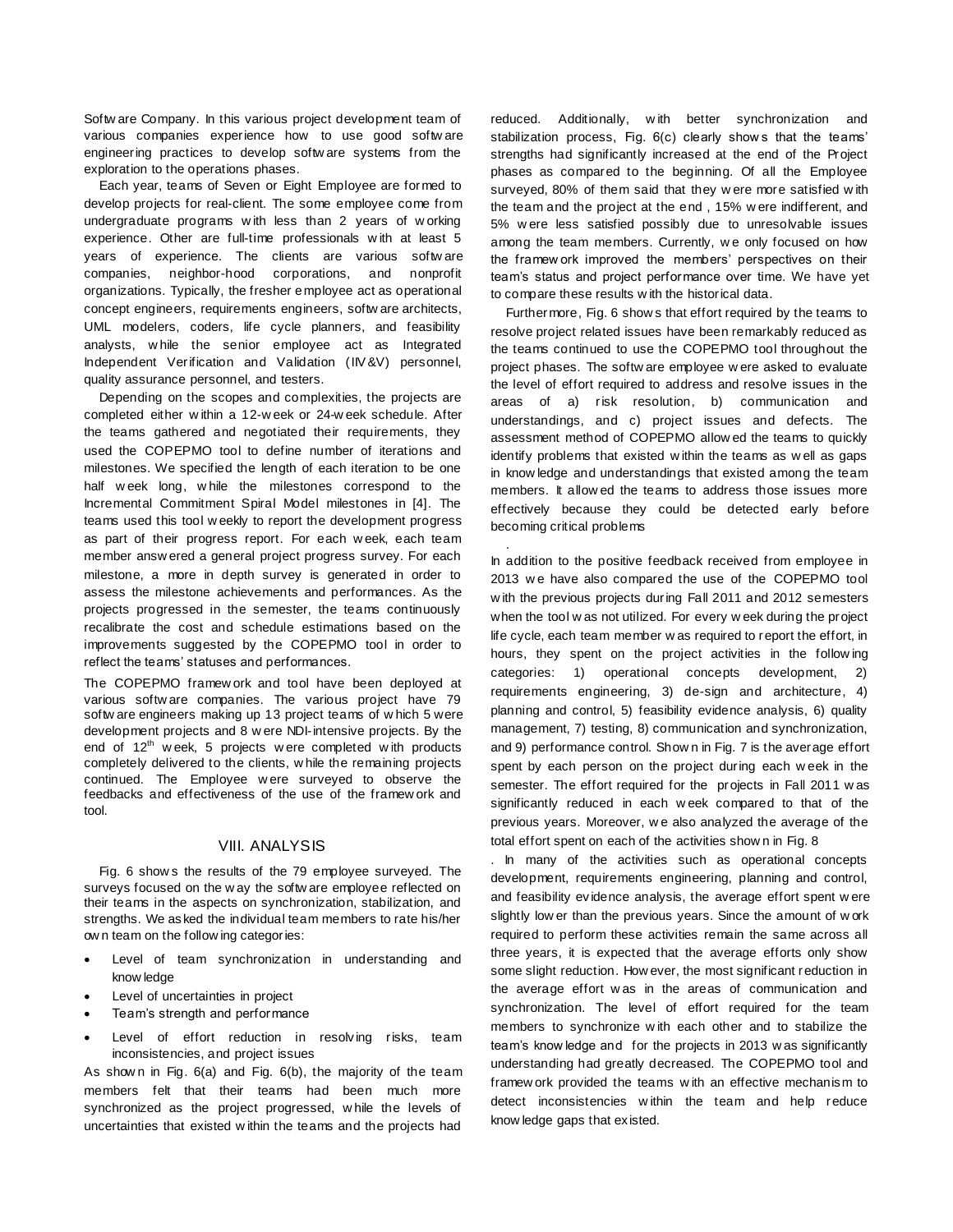

Figure 5. Survey results of 50 employees (13 projects). (a) shows the level of synchronization within the teams  $(1 =$  unsynchronized,  $5 =$  highly synchronized). (b) shows the level of uncertainties that existed within the team  $(1 = low$  uncertainties,  $5 = high$  uncertainties). (c) shows the level of team strengths  $(1 = low, 5 = high)$ .



Figure 6. Reduction of effort required to address/resolve 1) risk resolution, 2) team synchronization, and 3) project issues

With this, the teams could quickly resolve those issues and focus more attention on completing the project instead having to waste effort in trying to w ork in an unsynchronized tea.

Finally, the clients w ere surveyed at the end of various phases for their satisfactions on the teams and the projects. Based on their evaluations, more clients w ere satisfied w ith the project overall in 2013 compared to the previous years. More importantly, one project in 2013 w as initially planned for a 24 week schedule, but based on the progress tracking and reestimations reported by the COPEPMO tool, they w ere able to determine that the project only required half the resources and could be completed w ithin a 12-w eek schedule instead. The project immediately proceeded w ith the development and the product w as de-livered to the client w ith 100% of end user functionalities implemented. In the previous years, w hen projects had to sw itch from a 24-w eek to 12-w eek schedule, they required major re-scoping of features and capabilities in order to meet the new deadline



Figure 7. The average effort by week



Figure 8. The average effort by activities

# IX. THREATS TO VALIDITY

**Representativeness of projects**. Most projects w ere smallsized e-services projects, w hich may not represent the industry at a larger scale. Nonetheless, the projects w ere done for real clients w ith real fixed schedules and costs. Also, all projects follow ed the same incremental development process and project activities that are used in the industry.

**Representativeness of personnel**. The majority of the project teams consisted of members w ith less than 2 years of industry experience. the off-campus students and clients w ere working professionals. Furthermore, the verification and validation processes w ere done by the off-campus students to help ensure the integrity of the project artifacts.

**Validity of assessment data.** Since many of the survey questions w ere derived from strengths, w eaknesses, and issues observed from softw are engineering students, the assessed data may not be valid in the industry. We w ill be verifying the assessment questions w ith the experts in the industry as part of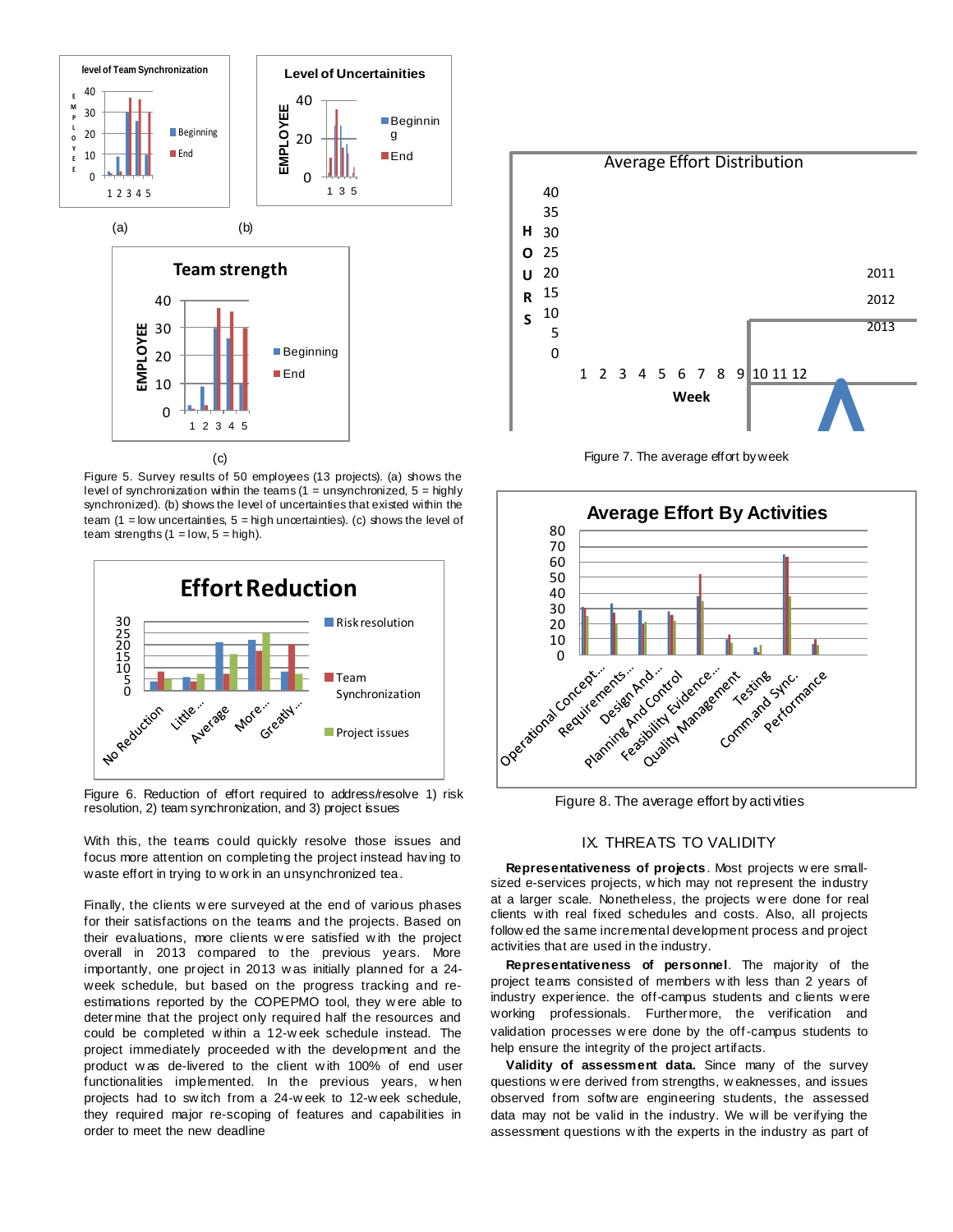#### our future w ork.

**Changes in life cycle process from 2011 - 2013**. The life cycle process remained largely the same from 2011 to 2013. A minor change in the requirement negotiation process w as introduced during the Fall 2013 w ith the use of a new negotiation tool and Planning Poker concept in the requirement prioritization process. How ever, the core process and practice were still based on the WinWin process in [19], [20], and [21].

Additionally, the team size had reduced to 6 team members instead of 7 members from the previous years. This may have slightly affected the level of synchronization required among the team members. How ever, observing the level of effort reduced in communication and synchronization, we feel that the decrease in 1 team member w ould not have had such significant impact.

# X. CONCLUSIONS AND FUTURE WORK

We have developed a team improvement framew ork for continuous assessment to aid in the team synchronization

Another target for our future w ork is to experiment the COPEPMO framew ork and tool in the industry to observe the validity of the framew ork. The survey assessment framew ork w ill be verified and validated by experts in the industry, and the whole framew ork w ill be tested w ith projects of different sizes and domains. Since the majority of projects w ere e-services projects w ith maximum of 7 team members, it w ould be valuable to observe the effectiveness of the COPEPMO and stabilization process by reducing the levels of uncertain-ties that exist in the project and among the team members. The unknow ns and uncertainties in the project can be greatly reduced w ith the use of proper assessment mechanisms. How ever, since team assessments can be tedious, labor intensive, and require high level of expertise and time for data analysis, they are often overlooked as effective means for team improvements.

The A COntinious Project Evaluation Process MOdel, or COPEPMO, w as introduced to help softw are development teams reach a higher level of synchronization and stabilization w ithout having to go through complex processes. It consists of three main parts:

- 1) Project progress tracking
- 2) Continuous team assessment
- 3) COCOMO II estimation adjustment

The process framew ork provides mechanisms for the team to quickly track their project progress based on the amount of development completed and to detect issues and know ledge gaps w ithin the team through its quick assessment method. As the team continuously performs the assessment through-out the project life cycle, uncertainties are reduced, w hile team and project understandings increase. Additionally, the framew ork provides suggestions to the adjustments that should be made to the COCOMO II estimations created by the team. This allow s the development team to continuously monitor the accuracy of their project estimates and make rational adjustments to them as necessary.

we introduced the COPEPMO framew ork and deployed the tool to the various softw are companies consisting of 79 graduate students and 13 projects. As shown in our analysis, the utilization of the COPEPMO framew ork and tool provided the teams w ith the mechanis and stabilization process by reducing the levels of uncertain-ties that exist in the project and among the team members. The unknow ns and uncertainties in the project can be greatly reduced w ith the use of proper assessment mechanisms. How ever, since team assessments can be tedious, labor intensive, and require high level of expertise and time for data analysis, they are often overlooked as effective means for team improvements.

The framew ork provides strong support for both development projects and NDI-intensive projects. For development projects, the COPEPMO framew ork relies on the UCC tool to report the project progress based on the SLOC developed and uses the COCOMO II estimation model for effort con-versions. For NDIintensive projects, on the other hand, the framew ork uses the COCOMO II Application Point model to track the number of screens, reports, and 3GL components completed by the developers. The assessment framew ork of COPEPMO analyzes the team's survey assessment data and provides improvement suggestions to the parameters used for estimation calculation in both COCOMO II models.

We introduced the COPEPMO framew ork and deployed the tool to the various softw are companies consisting of 79 graduate students and 13 projects.. As show n in our analysis, the utilization of the COPEPMO framew ork and tool provided the teams w ith the mechanism to effectively synchronize and stabilize the teams in various areas such as communications, understandings, and performance. With simple and effective assessments, the teams' performance had greatly improved w ith reduced uncertainties, w hile the effort required for the project had substantially decreased. With better estimates and effective project tracking mechanisms, the teams w ere able to constantly monitor the progress and the feasibility of their to effectively synchronize and stabilize the teams in various areas such as communications, understandings, and performance. With simple and effective assessments, the teams' performance had greatly improved w ith reduced uncertainties, w hile the effort required for the project had substantially decreased. With better estimates and effective project tracking mechanisms, the teams w ere able to constantly monitor the progress and the feasibility of their projects ensuring that the scopes can be delivered w ithin the

Framew ork used in larger teams w here team synchronization and stabilization tend to be much more complex.

# ACKNOWLEDGMENTS

The authors w ish to thank Deepak Kuhlare for their effort in helping w ith the COPEPMO tool development.

### **REFERENCES**

- [1] B. Boehm, Softw are Engineering Economics. Prentice-Hall, 1981.
- [2] B. Boehm et al., Softw are Cost Estimation with COCOMO II. Prentice-Hall, 2000.